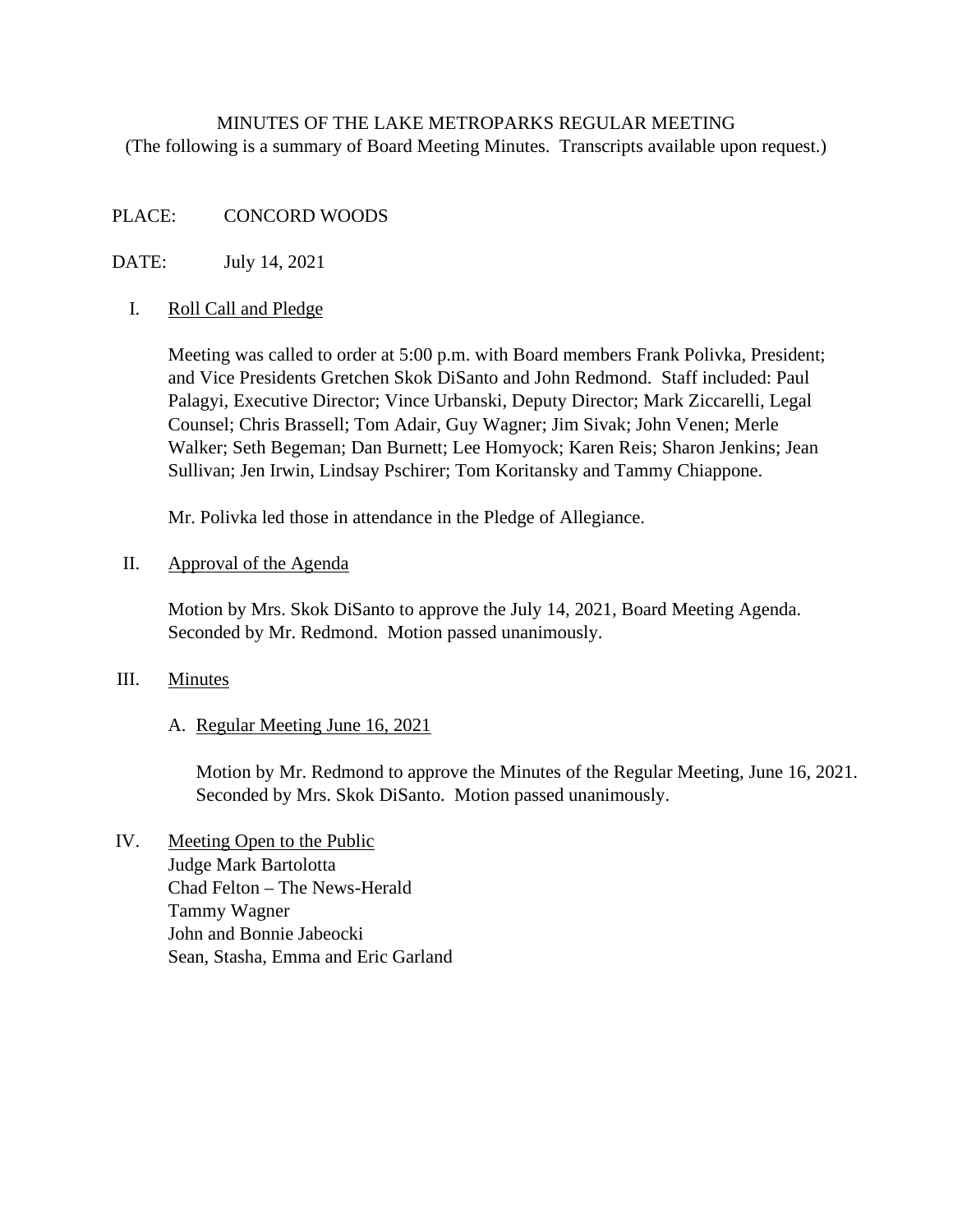## V. Old Business

#### A. Resolution 2021-020, Ballot Language, Levy

Motion by Mrs. Skok DiSanto to remove Resolution 2021-020, Ballot Language, Levy from the table. Seconded by Mr. Redmond. Motion passed unanimously.

Motion by Mr. Redmond to approve Resolution 2021-020, Ballot Language, Levy. Seconded by Mrs. Skok DiSanto. Motion passed unanimously.

#### VI. Finance Report

A. June 2021

Mr. Brassell read the Finance Report for June 2021.

 Motion by Mr. Redmond to approve the Finance Report for June 2021. Seconded by Mrs. Skok DiSanto. Motion passed unanimously.

#### VII. New Business

- A. Other
	- 1. Resolution 2021-021, Guy Wagner Retirement

Mr. Palagyi explained Resolution 2021-021, Guy Wagner Retirement. Mr. Palagyi and the Board thanked Guy for his 33 years of service and wished him much success in his retirement.

Motion by Mrs. Skok DiSanto to approve Resolution 2021-021, Guy Wagner Retirement. Seconded by Mr. Redmond. Motion passed unanimously.

## VIII. Executive Director's Report

Mr. Palagyi said that June visitation was down 8 percent from 2020 but up 10 percent from 2019. He said that Farmfest last weekend was a huge success with more than 6,000 people attending on Saturday. Mr. Palagyi said that the Pirate Triathlon is this Sunday.

## IX. Executive Session

Mr. Palagyi said there is not a need for an Executive Session.